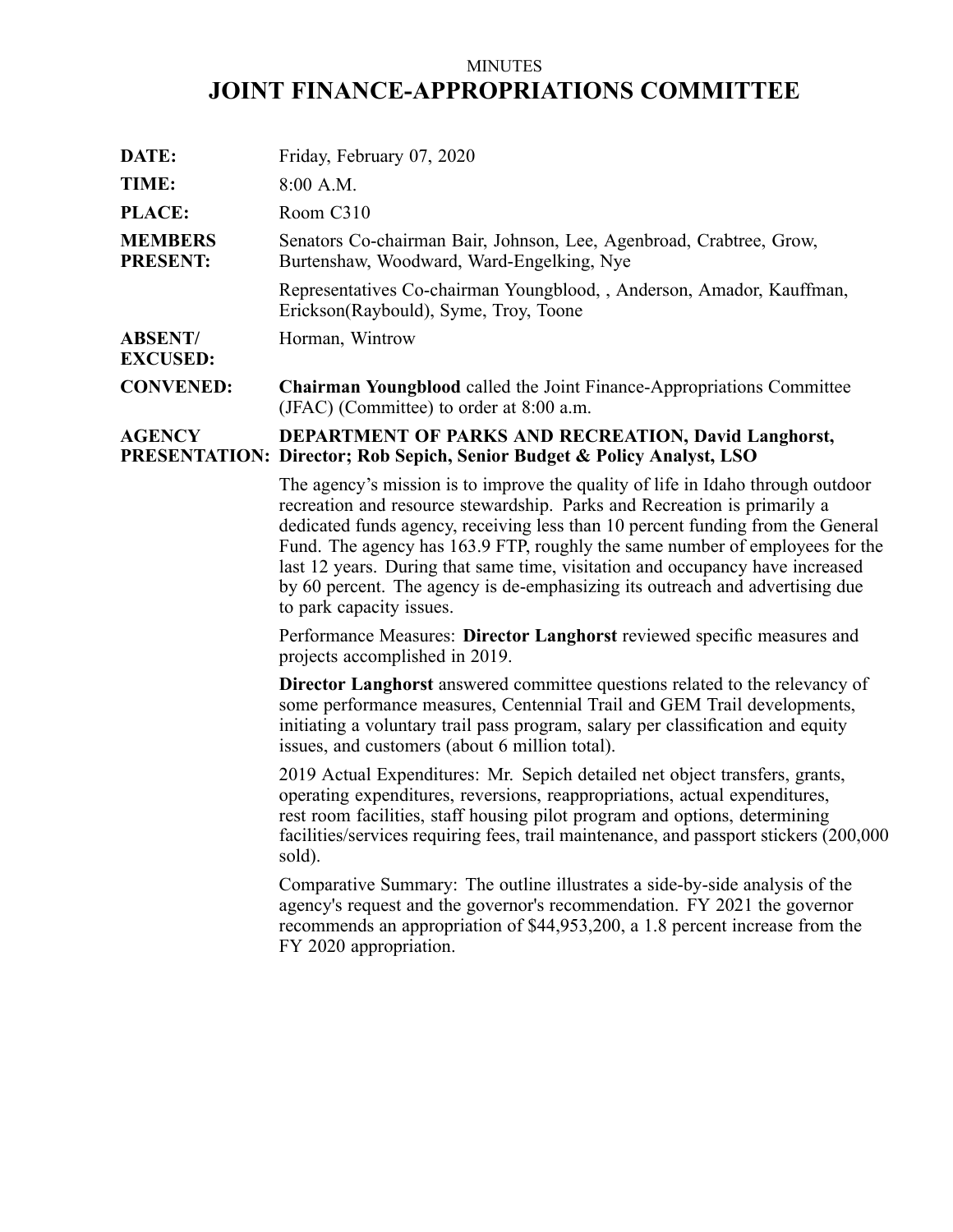FY 2020: The Legislature funded seven line items for FY 2020:

- 1. \$42,000 for targeted pay raises for park rangers
- 2. \$43,500 for an office specialist
- 3. \$30,800 to convert three part-time FTP to full-time
- 4. \$2,025,000 to build <sup>a</sup> new Thousand Springs Administrative Building
- 5. \$432,000 for Americans With Disabilities Act enhancements at Lake Cascade
- 6. \$400,000 to pass-through registration fees to local agencies
- 7. \$3,100 for technology consolidation and modernization

Current year standard statewide adjustments recommended by the governor included the 1 percen<sup>t</sup> onetime General Fund reduction. The department was authorized through **H 254** of 2019 to reappropriate and carryover \$10,737,300 for unencumbered and unexpended appropriation balance for capital projects in the Capital Development Program from FY 2019 into FY 2020. The governor recommends <sup>a</sup> rescission of \$102,500 from the General Fund to account for savings on two capital development projects completed under budget and an adjustment that removes amounts for replacement items, legislative carryover, and line items funded on <sup>a</sup> onetime basis in FY 2020.

FY 2021: The governor recommended ten line items and OITS technology and services:

1. Park Operations staffing for \$228,100

2. Additional 9,000 hours of seasonal staffing across 23 parks that have seen the largest increases in visitation for \$77,700

3. Additional funding for utility costs, increased visitation, and deferred maintenance costs for \$140,000

4. \$275,000 from dedicated funds to pay third party vendor contracts for campsite reservations and retail sales

5. 2.00 FTP from the Motorbike Registration Fund to hire two full-time equipment operators and seasonal suppor<sup>t</sup> to expand Off Highway Vehicle trail maintenance for \$329,200

6. Additional \$175,000 in operating expenditures and \$80,000 in trustee and benefit payments, for <sup>a</sup> total ongoing appropriation of \$255,000 from the Parks and Recreation Registration Administration Fund, to address increased Off Highway Vehicle registration sticker sales as <sup>a</sup> result of **H 75** of 2019

7. Onetime appropriation of \$100,000 from the Parks and Recreation Fund to build <sup>a</sup> vault restroom

8. \$120,000 in onetime capital outlay from the Parks and Recreation Fund for engineering designs for <sup>a</sup> sewer and water system at Eagle Island State Park 9. \$80,000 onetime from the Parks and Recreation Fund to solicit vendors and purchase <sup>a</sup> premanufactured home suitable for on-site park housing at <sup>a</sup> known fixed cost

10. Onetime appropriation of \$250,000 from the Parks and Recreation Fund to relocate the maintenance shop at the Trail of the Coeur d'Alenes

OITS 1 – \$2,100 for operating costs for security software and office space at the Chinden Campus

OITS 2 – \$105,400 for servers, licensing, and storage

OITS 3 – \$101,000 Agency Tech Consolidation, Phase II

OITS 4 – \$100 for agency billings

The department requests language be included in the FY 2021 appropriation bill that would allow transfers in response to various grants that the department administers on behalf of independent committees.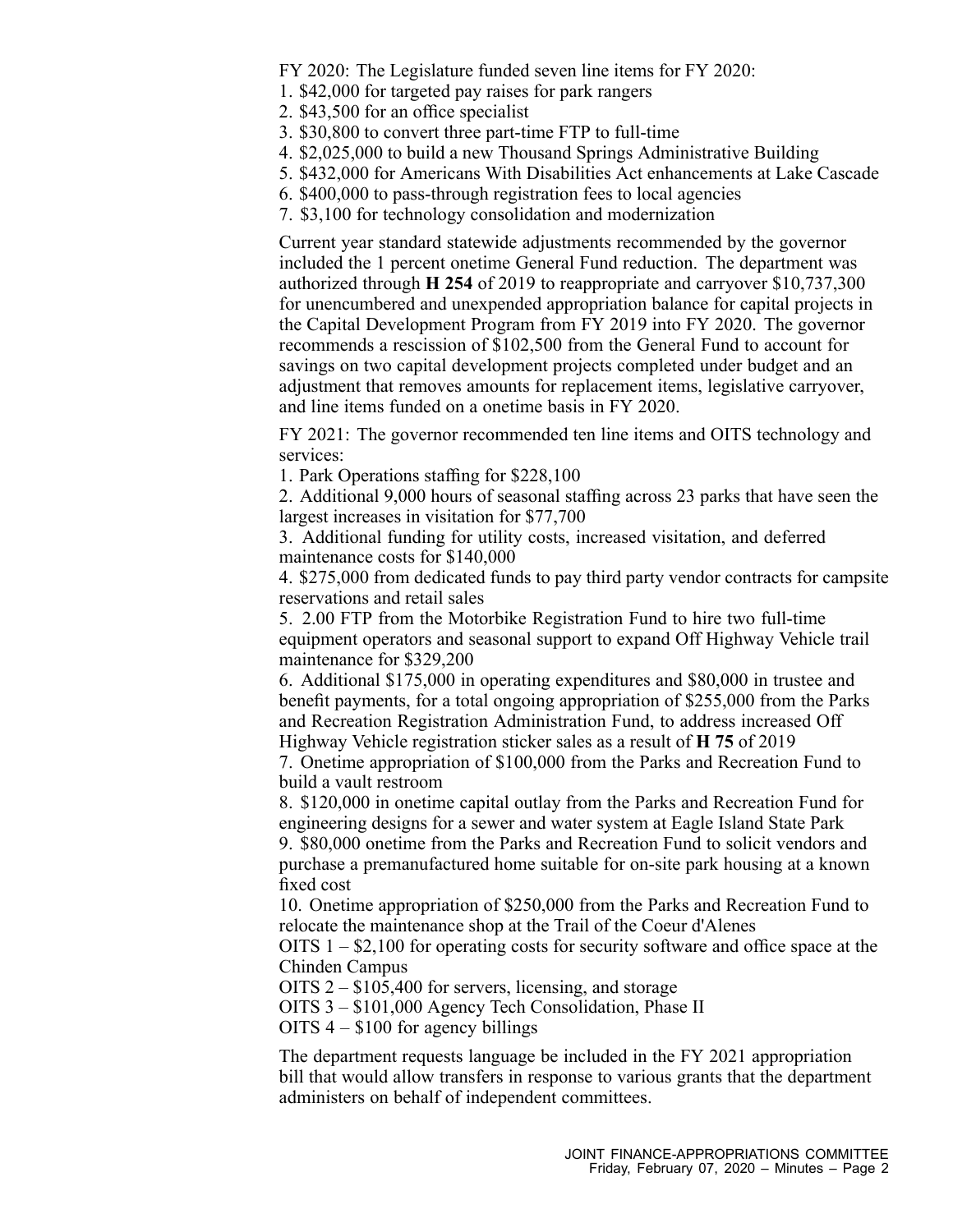FY 2021 statewide adjustments recommended by the governor include benefit costs, statewide cost allocation, and CEC.

#### **AGENCY PRESENTATION: Director; Rob Sepich, Senior Budget & Policy Analyst, LSO LAVA HOT SPRINGS FOUNDATION, Devanee Morrison, Executive**

Technically budgeted under Parks and Recreation, Lava Hot Springs is <sup>a</sup> separate entity and receives <sup>a</sup> separate budget bill. All funds come from dedicated funds collected through ticket sales and reservations. The Foundation has 15.8 full-time classified employees. Hot pool and swimming pool attendance was over 440,000.

Performance Measures: **Executive Director Morrison** reviewed specific measures and projects accomplished in 2019; the Foundation's goals are to expand and maintain facilities. With the sustained growth, additional parking is needed to the point it has become <sup>a</sup> problem and <sup>a</sup> safety concern.

FY 2019 Actual Expenditures: **Mr. Sepich** highlighted reversions, operating costs, and operating expenditures.

Comparative Summary: The outline illustrates <sup>a</sup> side-by-side analysis of the agency's reques<sup>t</sup> and the governor's recommendation. FY 2021 the governor recommends an appropriation of \$2,902,000, <sup>a</sup> 15.8 percen<sup>t</sup> increase from the FY 2020 appropriation.

FY 2020: The Legislature funded three line items for FY 2020:

- 1. \$40,000 for main entrance hardscaping
- 2. \$300,000 to build <sup>a</sup> public restroom facility
- 3. \$1,400 for technology consolidation and modernization

The governor recommends an adjustment that removes \$431,400 onetime funding that was provided for replacement items, the Governor's Technology Initiatives, and two line items.

**Director Morrison** and **Mr. Sepich** answered questions from the Committee regarding gift shop funding, hotel demolition, parking spaces, and future plans for <sup>a</sup> parking structure.

FY 2021: The governor recommended three line items and OITS technology and services:

1. \$500,000 in onetime capital outlay from the Lava Hot Springs Capital Improvement Fund to demolish the Tumbling Waters Motel across the street from the main hot pools and pave the site for additional parking

2. \$40,000 in ongoing operating expenditures from the Lava Hot Springs Foundation Fund to purchase additional items for resale

3. Onetime appropriation of \$10,000 from the Lava Hot Springs Capital Improvement Fund to purchase <sup>a</sup> bucket and backhoe attachment for the Kubota tractor that is requested as <sup>a</sup> replacement item

OITS 1 – \$200 for operating costs

Replacement items and alteration and repair projects include \$30,000 for six pumps and motors, \$102,000 to repair the gel coat and paint on the water slides, \$100,000 to replace splash toys in Kiddie Cove, \$18,000 to replace <sup>a</sup> tractor and mowing deck, \$8,100 for heat exchanger gaskets, and \$40,000 to repair or replace pool decks, for <sup>a</sup> total of \$298,100.

The governor recommends that language be included in the FY 2021 appropriation bill to gran<sup>t</sup> continuous appropriation in the Lava Hot Springs Foundation Fund for gift shop merchandise purchases for resale and other related costs.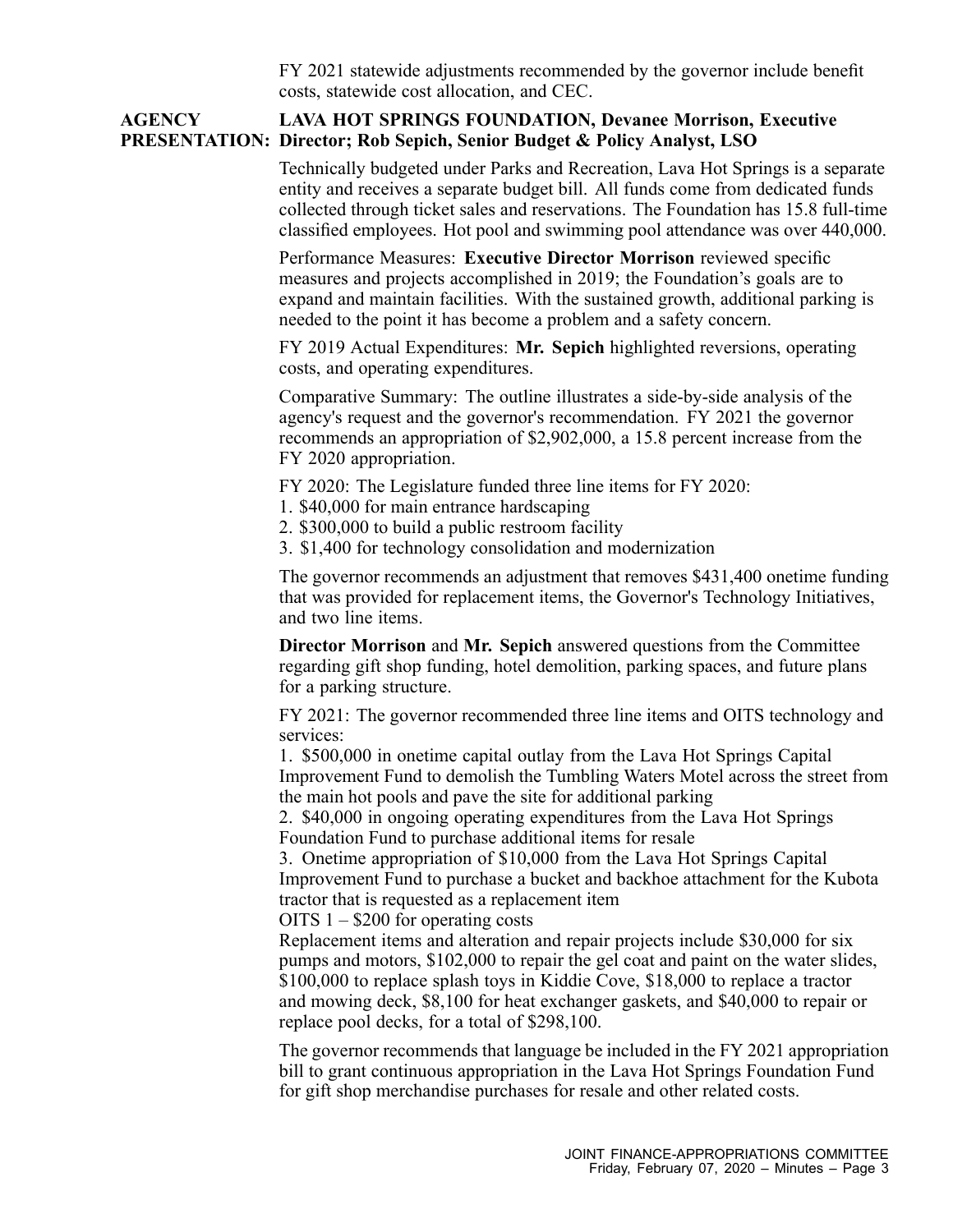FY 2021: Current year statewide adjustments recommended by the governor include benefit costs, statewide cost allocation, and CEC.

### **AGENCY PRESENTATION: Tatro, Principal Budget & Policy Analyst, LSO PUBLIC HEALTH DISTRICTS, Russell Duke, District IV Director; Jared**

The Public Health Districts budget is distributed among seven districts located throughout the state, and the appropriation is set for all seven districts at once. Idaho code requires <sup>a</sup> funding/distribution formula. Health districts receive appropriations, provided as cash transfers, from the General Fund and the Millennium Income Fund. Public Health Districts work cooperatively with but independently from other state agencies such as Health and Welfare and Department of Environmental Quality. Public health services include preventive health care; dental education, sealants and fluoride varnish; vaccines to adults and children; home visiting programs; procedures for proper septic systems installation, emergency response planning; and inspection of food establishments and child care facilities.

Performance Measures: **Director Duke** indicated that the agency's measures are intended to monitor the health status in Idaho. One measure relates to tobacco use, which has steadily but slowly declined; however, vaping continues to increase. Another public health concern is the number of adults who are overweight or obese: 63.5 percen<sup>t</sup> of adults and 30 percen<sup>t</sup> of third graders are overweight. According to the Center for Disease Control, today's children are projected to have <sup>a</sup> shorter life expectancy than their parents. Working to reverse that trend, the agency offers various programs such as nutrition education with financial assistance to purchase healthy foods.

Comparative Summary: The outline illustrates <sup>a</sup> side-by-side analysis of the agency's reques<sup>t</sup> and the governor's recommendation. FY 2021 the governor recommends an appropriation of \$10,462,800, <sup>a</sup> 1.8 percen<sup>t</sup> decrease from the FY 2020 appropriation.

**Director Duke** answered Committee questions related to vaping hazards, the Corona virus, educational efforts, prevention, home visiting, gran<sup>t</sup> programs, and community health. **Sara Stover,** Division of Financial Management, discussed the community health collaborative.

FY 2020: The Legislature funded three line items for FY 2020:

1. \$119,400 for the Community Health Collaborative

2. \$104,500 for Citizen Review Panels

3. \$1,600,000 through <sup>a</sup> transfer from the Department of Health and Welfare for the Home Visitation Program

The governor recommends removing \$119,400 of onetime appropriation for the first year of the improved health transformations program.